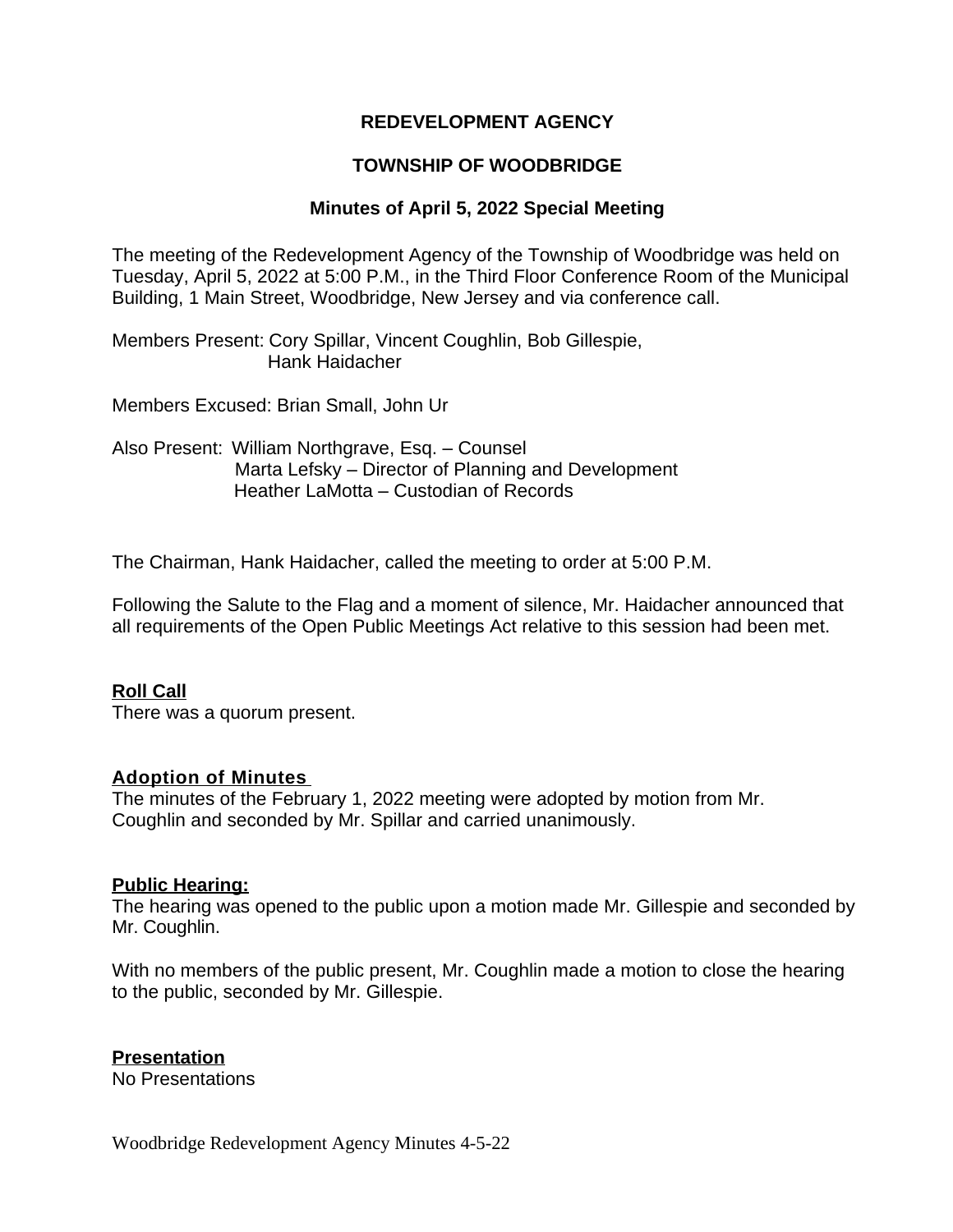## **Executive Director's Report**

Metropark Self-Storage 1 WBC – Cube Smart Mazza Vermella **Stricklands** Fulton Street NJDOT Rte 1 & Main Rte 9 & Main Dolce Pizza The Grande Morris Albani Bubba Koos Smoothie King Rte 27 EPEC FBC Area 14

# **Counsel Report**

No Report

## **Planners Report**

No Report

## **Resolutions**

| # 09 | Resolution approving Bill List from January 31, 2022 to April 1,<br>2022 in the amount of \$525,540.42.                                                                          |
|------|----------------------------------------------------------------------------------------------------------------------------------------------------------------------------------|
| # 10 | Resolution designating Wick conditional developer for the<br>Route 1 Area 14 Redevelopment Area.                                                                                 |
| # 11 | Resolution authorizing the return of escrow monies.                                                                                                                              |
| # 12 | Resolution approving NJ Realty Advisory Group, LLC proposal,<br>dated March 8, 2022 for professional appraisal services for<br>Block 239, Lot 3 at a cost not to exceed \$1,500. |
| #13  | Resolution approving THA Consulting proposal dated March 2,<br>2022 for professional t services as Owner representative                                                          |